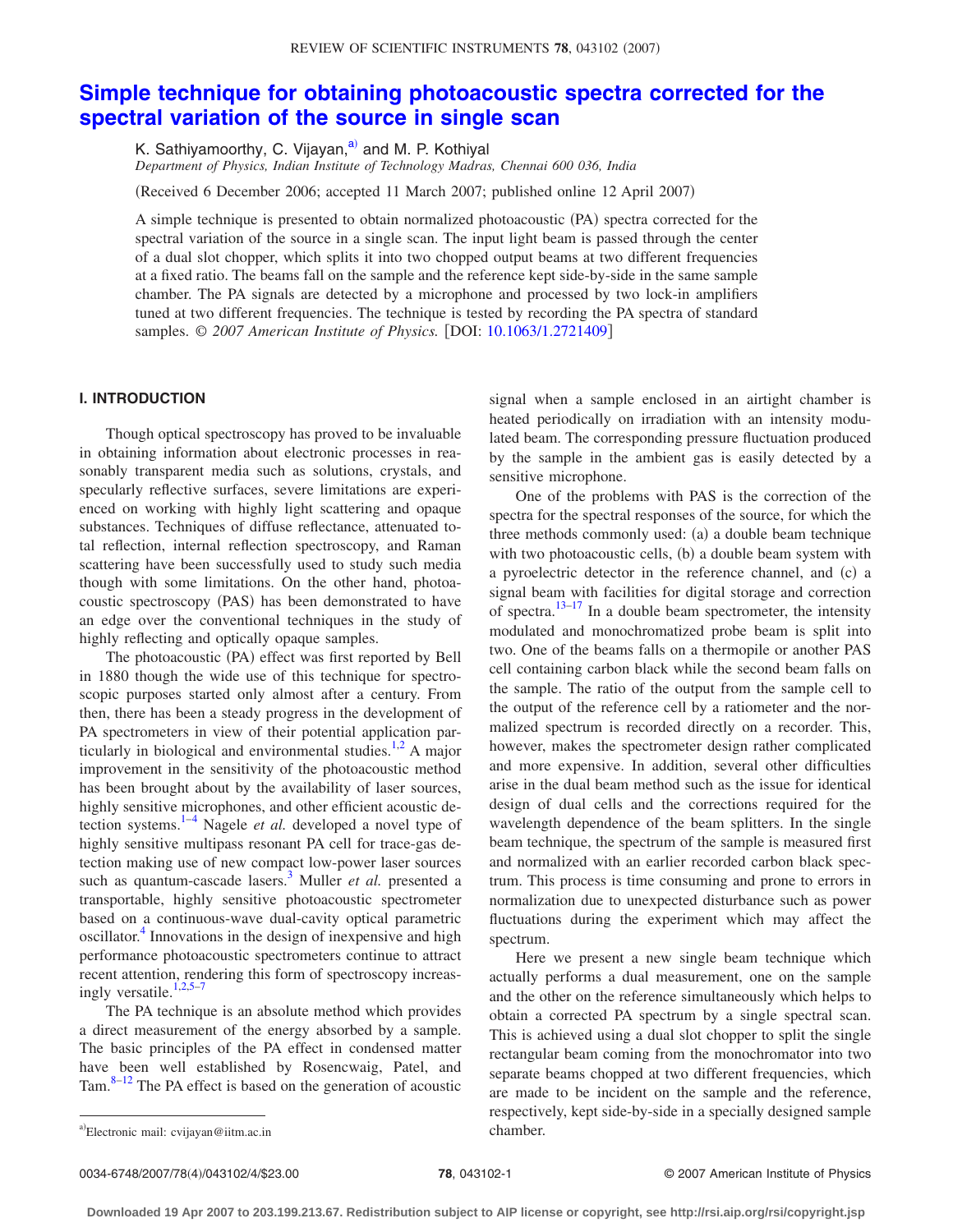<span id="page-1-0"></span>

FIG. 1. Schematic diagram of the photoacoustic cell.

### **II. EXPERIMENTAL DETAILS**

The PA cell (Fig.  $1$ ) is made of aluminum with a cylindrical cell chamber of radius 8 mm and depth 2 mm. The top of the chamber is closed with a quartz window  $(Q)$  of thickness 5 mm through which the probing optical beam enters the chamber. This optical window has a high percentage of transmission in the wavelength range of interest. A microphone is fixed at the side of this cell chamber and connected to the chamber by a narrow tunnel of 1 mm of diameter and 14 mm length, which is bored just below the optical window. The purpose of this tunnel is to enable the microphone to detect the acoustic waves in the chamber while keeping itself away from the optical beam. The microphone used is  $1/2$  in. (12.7 mm) prepolarized, free-field microphone Type 40AE from G.R.A.S of sensitivity 50 mV/Pa with flat frequency response in the range 5–10 kHz. The sample cell is made of a brass rod of 10 mm thickness and 17 mm diameter with a depression of depth 1 mm and diameter 7 mm on the flat surface. The experimental sample is placed in this depression of the sample cell which is then kept on a threaded sample holder. The sample holder is inserted in to the PA cell through the passage at its bottom and is screwed into the cell body shown in the figure in such a way that the O ring at the top of the sample cell is pressed firmly against the base of the chamber. Now the light entering the cell chamber through the top quartz plate is incident directly on the sample, which is in an airtight environment.

A schematic diagram of the photoacoustic setup is given in Fig. [2.](#page-1-1) A 500 W xenon arc lamp is used as the light source. The light beam from the source is focused on the input slit of the "microtrouble free" 100 mm monochromator from Jobin Yvon which has a type IV aberration-corrected concave holographic grating with fixed slits 1 mm. The beam coming out of the monochromator is rectangular in cross section of dimension 6 mm $\times$ 2 mm immediately after the exit slit. A mechanical chopper is used to modulate the intensity of the beam. The modulation is achieved by making the monochromatized beam to fall on a 1/5 dual slot mechanical chopper in such a way that light spreads on both the outer and the inner rows of the slots of the chopper, as indicated in Fig. [2.](#page-1-1) The upper part of the beam is chopped by the outer row of slots on the wheel and the other is chopped by the inner row of slots. Thus the output from a single source is chopped at two different frequencies, leading to two output beams chopped at different frequencies, one being five times the other in the present case. The diameter of the chopper blade is 102 mm. The outer and inner slot widths are 21, and 16 mm, respectively. The openings of upper and lower slots are positioned in such a way that light does not pass through both these slots at the same time. Thus the light beams from these two slots excite the sample and reference at different times.

The image of the slit is condensed to 6 mm in height using a suitable condenser lens assembly and is directed to the sample surface using a beam steerer. The measurements are carried out at room temperature in steps of 2 nm between the wavelength ranges from 360 to 700 nm with the help of the motorized monochromator controlled through the LPT1 of the computer. The microphone detects the photoacoustic signal and the output is amplified by a SR560 low noise preamplifier and monitored by a two-phase lock in amplifier SR830 with frequency and phase resolutions of 0.1 mHz and 0.01°, respectively. All the instrument functions are controlled through the RS232 interface. The data are usually averaged in order to improve signal-to-noise ratio. Quimby and Yen have analyzed the three dimensional flow and found that a distance of the order of  $\mu_g$ , the thermal diffusion

<span id="page-1-1"></span>

FIG. 2. Block diagram of the photoacoustic spectrometer.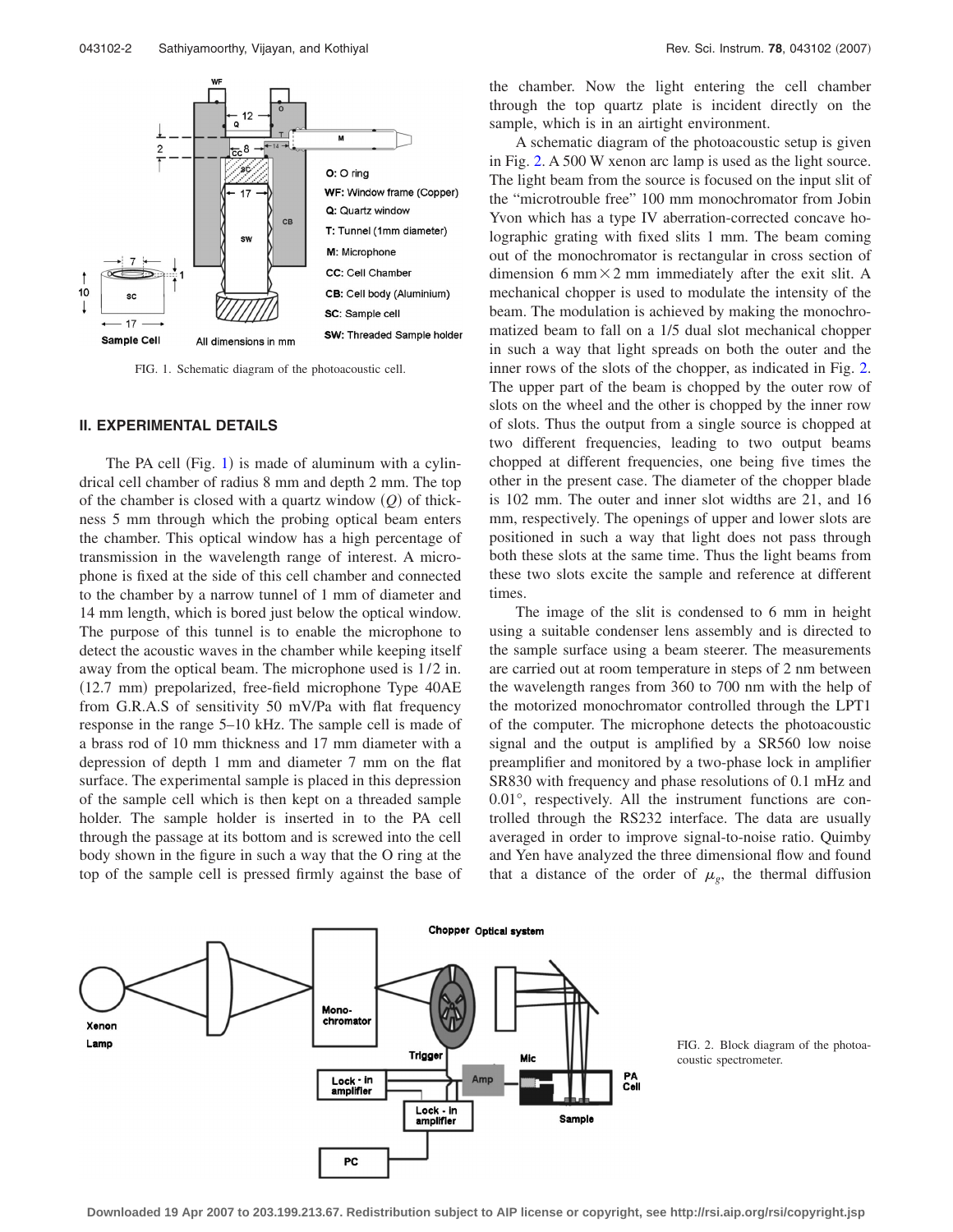length in the gas, should be maintained between the sample and the cell walls. $18$  The dimension of our cell and sample holder takes this into account for the lowest chopping frequencies (2-10 Hz) and the largest slit widths. Carbon black being a very good absorber of light compared to most of the other samples, only a small part of the split beam needs to be incident on the carbon black and the larger part is to be made available to excite the sample as the amplitude of the PA signal depends linearly on power. Thus the ratio of the amounts of light falling on the sample and carbon black is designed to be in the ratio 7:3 in the present work. The power of light at 633 nm is about 160  $\mu$ W as measured at the location of the sample. The amount of light falling on the sample is varied by moving up or down the position of the chopper. The sample and the reference (carbon black) are placed well separated from each other in the cell but within the dimension of focused beam to get well resolved and interference-free individual signals from the sample and the reference. The signal from the microphone is fed to the inputs of two separate lock in amplifiers simultaneously. One of these lock-in amplifiers (LA1) is tuned to detect signals at frequency  $f_{\text{outer}}$  (the chopping frequency of the light incident on the reference) and the other (LA2) is tuned to frequency  $f_{inner}$  (the chopping frequency of the light incident on the sample). Thus the two amplifiers process the signals from the sample and the reference separately. The output signal from LA2 is fed to the AUX IN (auxiliary input) terminal of LA1 which is operated in the ratio measurement mode, thus the signal from the sample is divided by the signal from carbon black to get the normalized spectrum of the sample corrected for the spectral response of the source and also for any fluctuation in source intensity is obtained in real time.

The optical absorption spectra of the experimental samples are recorded using a ultraviolet (UV)-visible spectrometer from JASCO in the wavelength range 300 to 800 nm. These spectra are used for comparison with the PA spectra.

#### **III. RESULTS AND DISCUSSIONS**

The PA cell is characterized by recording its frequency response using standard carbon black as the sample, employing the single beam technique. The experiment is done using a 13 mW He-Ne laser as source and the intensity is modulated by the variable mechanical chopper. The result is shown in Fig. [3](#page-2-0) where the logarithm of the measured PA signal from the carbon black sample is plotted as a function of logarithm of chopping frequency. The data points fit to a straight line of slope  $-1$ , which is in accordance with Rosencwaig's theory<sup>19</sup> for optically opaque and thermally thin samples.

The performance of the PA setup based on the new technique is tested by recording the PA spectrum of holmium oxide powder, which is normally used as the standard in view of its rich spectral features. Figure [4](#page-2-1) shows the PA spectrum (solid line) of holmium oxide obtained. The optical absorption (OA) spectrum of the same sample also is shown in the same figure (dashed line) for the purpose of comparison. The OA spectrum is recorded by dissolving the powder

<span id="page-2-0"></span>

FIG. 3. Frequency response of the PA spectrometer.

sample in perchloric acid. Holmium oxide  $(H_2O_3)$  exhibits seven major absorption peaks in the visible and near-UV portions of the optical absorption spectrum, at 372, 422, 450, 486, 540, 640, and 650 nm. The origin of these peaks is optical absorption by electrons occupying the partially filled  $4f$  levels of the Ho<sup>3+</sup> ion. The PA spectrum reveals all the features obtained in the OA spectrum but with some redshift in the absorption peaks to the tune of a few nanometers and agrees well with the reported PA spectrum of the material. $^{20}$ 

The PA setup is tested further by recording the spectrum of vanadyl-tetraphenylporphine (VoTPP) which is shown in Fig. [5.](#page-3-13) Here the solid line is the PA spectrum and the dashed line is the OA spectrum. OA spectrum of VoTPP is obtained from VoTPP solution prepared in chloroform of about 10−6 M. Both PA and OA spectra show well resolved Soret band (around  $420$  nm) and  $Q$  band (around  $550$  nm) which arise due to the coupling of the two transitions between the highest occupied molecular orbitals and the lowest unoccupied molecular orbitals  $(\pi - \pi^*)$ .<sup>[21](#page-3-14)</sup>

<span id="page-2-1"></span>

FIG. 4. Normalized photoacoustic spectrum (solid line) of holmium oxide powder and the normalized optical absorption spectrum (dashed line) of a solution of holmium oxide in perchloric acid.

**Downloaded 19 Apr 2007 to 203.199.213.67. Redistribution subject to AIP license or copyright, see http://rsi.aip.org/rsi/copyright.jsp**